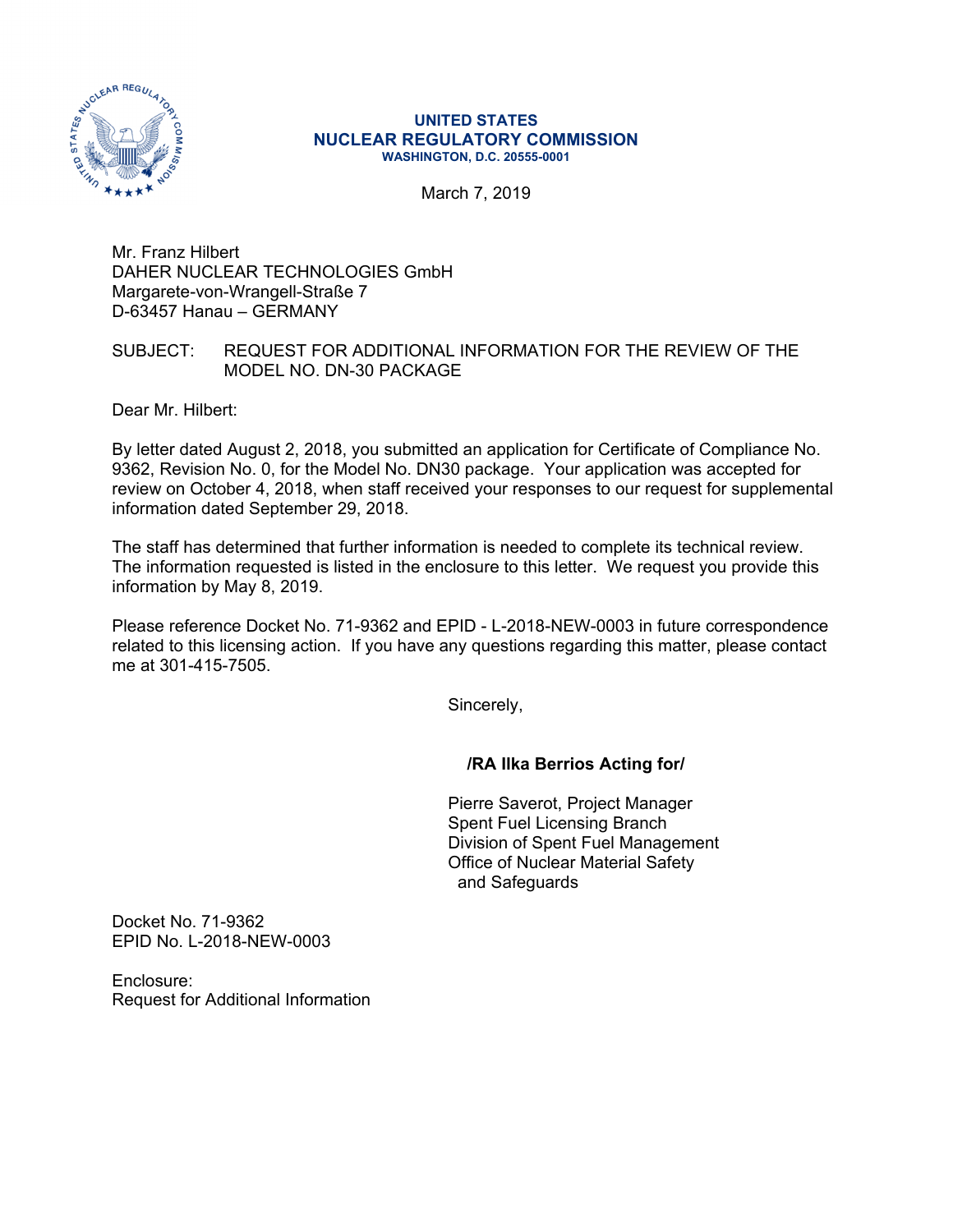F. Hilbert - 2 -

### SUBJECT: REQUEST FOR ADDITIONAL INFORMATION FOR THE REVIEW OF THE MODEL NO. DN-30 PACKAGE DOCUMENT DATE: March 7, 2019

**DISTRIBUTION:** SFST r/f RPowell, RI BBonser, RII MKunowski, RIII JKatanic, RIV

G:\SFST\Saverot\71-9362 DN30\9362 RAI letter.doc

### **ADAMS Accession No.: ML19070A002**

| <b>OFFICE:</b> | NMSS/DSFM       | NMSS/DSFM  | NMSS/DSFM        | NMSS/DSFM        | NMSS/DSFM       | NMSS/DSFM  |
|----------------|-----------------|------------|------------------|------------------|-----------------|------------|
| <b>NAME:</b>   | <b>PSaverot</b> | TAhn       | <b>JBorowski</b> | <b>J</b> Ireland | <b>JSmith</b>   | ARigato    |
| DATE:          | 12/07/2018      | 12/20/2018 | 12/12/2018       | 12/12/2018       | 02/28/2019      | 12/21/2018 |
| <b>OFFICE:</b> | NMSS/DSFM       | NMSS/DSFM  | NMSS/DSFM        | NMSS/DSFM        | NMSS/DSFM       | NMSS/DSFM  |
| <b>NAME:</b>   | <b>MRahimi</b>  | CBajwa     | TTate            | SFigueroa        | <b>IBerrios</b> |            |
| DATE:          | 12/26/2018      | 12/21/2018 | 02/28/2019       | 03/01/2019       | 03/07/2019      |            |

**OFFICIAL RECORD COPY**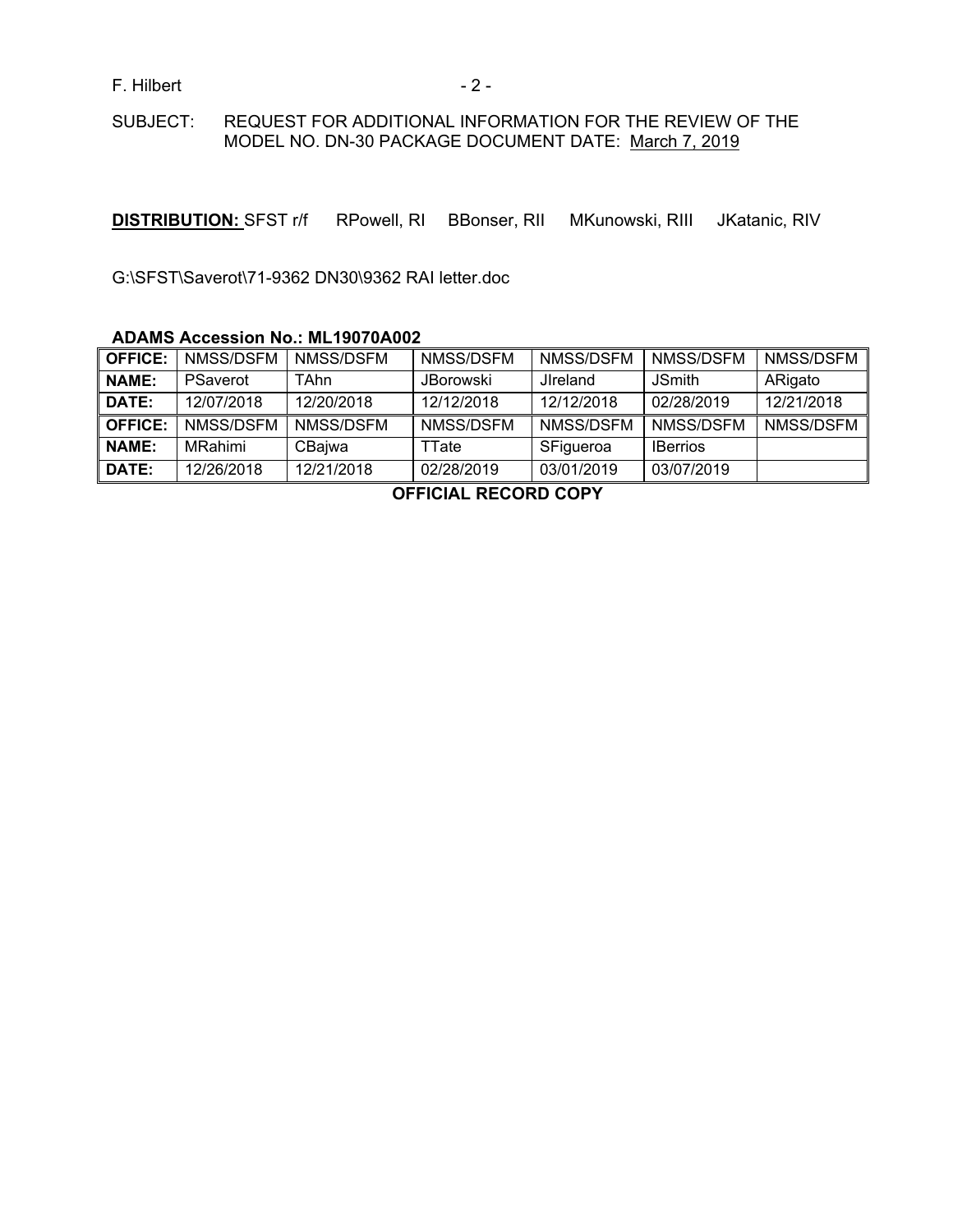# **Request for Additional Information DAHER NUCLEAR TECHNOLOGIES GmbH Docket No. 71-9362 Model No. DN-30 Package**

By letter dated August 2, 2018, Daher Nuclear Technologies, GmbH, submitted an application for Certificate of Compliance No. 9362, Revision No. 0, for the Model No. DN-30 package.

The U.S. Nuclear Regulatory Commission (NRC) staff (the staff) issued a request for supplemental information dated September 29, 2018, for which responses were received on October 4, 2018.

This request for additional information (RAI) identifies information needed by the staff in connection with its review of the application.

Each individual RAI describes information needed by the staff to complete its review of the application and to determine whether the applicant has demonstrated compliance with the regulatory requirements of Title 10 of the *Code of Federal Regulations* (10 CFR) Part 71.

### CHAPTER 1 GENERAL INFORMATION

1-1 Provide a discussion in the application to describe and ensure that the loaded 30B cylinder is in a safe condition for transport within the DN-30 PSP.

Section 1.7.4 of the application states that the filling of the 30B cylinder with UF<sub>6</sub> is described in site-specific operating handbooks. Although specific procedural details may be included in user handbooks, the application should provide assurance that the loaded 30B cylinder is in a safe condition for transport. Items to address include:

- The 30B cylinder should be filled, handled, and undergo testing per procedures that, at a minimum, follow USEC-651 "Uranium Hexafluoride: A Manual of Good Handling Practices" (or equivalent).
- Inspection of the 30B cylinder as described in USEC 651 (or equivalent), ANSI N14.1, and ISO 7195 to ensure there are no deposits at the valve and plug.
- Weighing the 30B cylinder to ensure it has not been overfilled and, in addition, has sufficient ullage.
- Prior to shipment, the 30B cylinder is to be cooled such that the vapor pressure is below atmospheric pressure and the entire UF6 content is solid.

This information is needed to determine compliance with 10 CFR 71.43(f), and 71.55.

1-2 Remove from the application all statements pertaining to any equivalency of materials or their possible substitution.

Staff has always been opposed to vague wording, such as "equivalent" or "similar," in safety analysis reports. What is "equivalent" to one applicant may not be "equivalent" for another applicant. All materials must have specified characteristics in accordance with recognized Codes and Standards, particularly for "important to safety" components. Defining equivalency by some critical characteristics meeting or exceeding those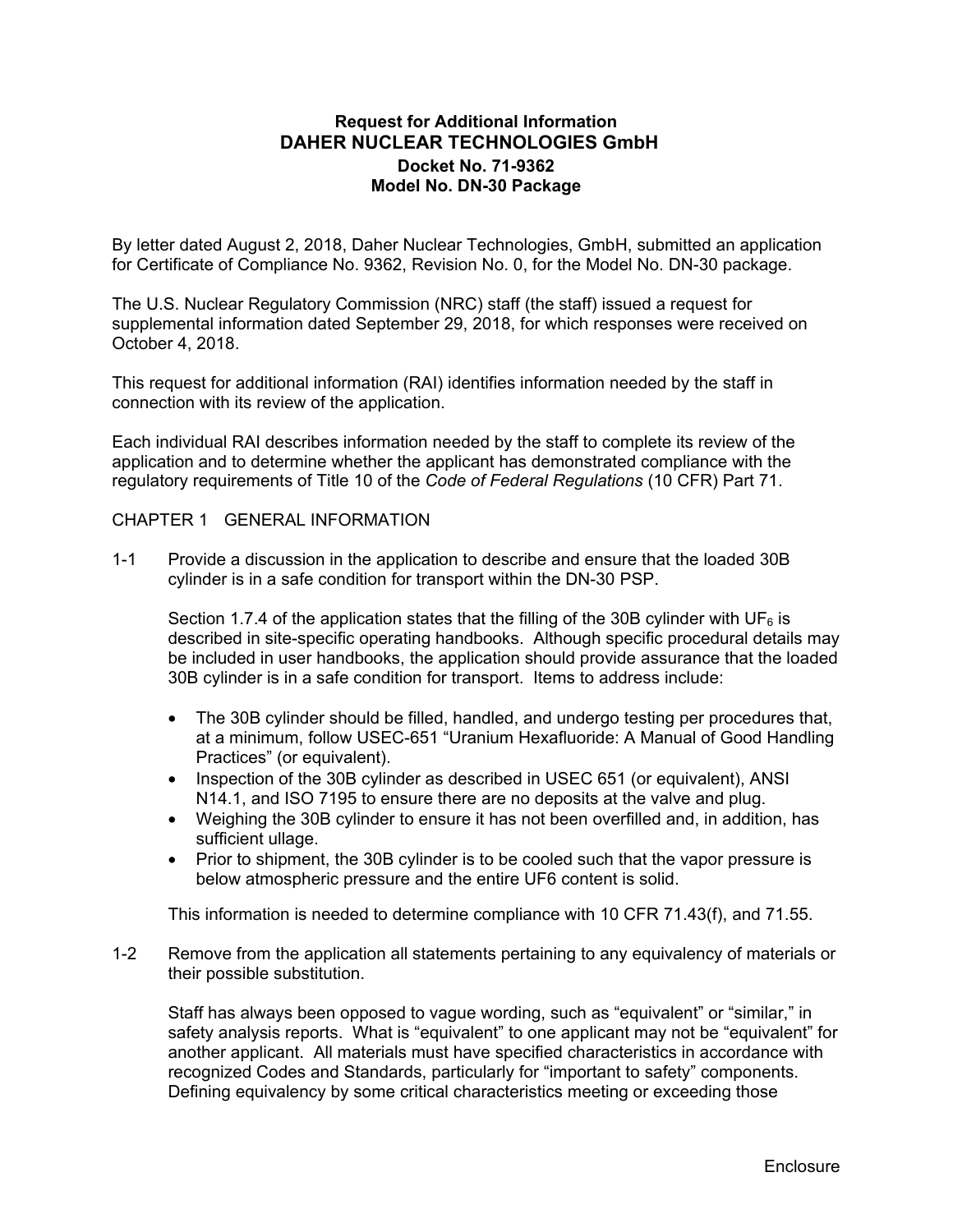specified for the designated material is not acceptable for staff because it does not provide the means to determine how equivalency will be confirmed.

 Therefore, these equivalency statements could lead to an incorrect conclusion that something other than the unique material specified in the licensing drawings could be used. Staff noticed that there was a list of materials that could be substituted to those on the licensing drawings according to Section 5.2 of the Manufacturing Specifications, Document (0023-SPZ-2016-001). As such, any packaging component which does not comply with the licensing drawings, referenced in the certificate, is not acceptable for shipment.

This information is needed to determine compliance with 10 CFR 71.43.

1-3 Provide (i) Codes and Standards comparable to those used in the U.S. for the international Codes and Standards quoted in the application, and (ii) additional Codes and Standards as those that were provided in another  $UF<sub>6</sub>$  transport package application.

The applicant used international Codes and Standards. However, not all of them are either described nor comparable to those used in the U.S. Examples of such Codes and Standards that may be used are in IAEA 2012, Certificate EN10204, ISO 7195, and Steel Codes.

Also, the applicant did not discuss the DN30 overpack with respect to the ASME Codes, while the staff notes that another  $UF<sub>6</sub>$  package application discussed in detail the acceptance criteria with respect to both ASME Section V and Section III (Subsection NF) in its maintenance chapter. The applicant needs to include such a discussion in its application.

This information is needed to determine compliance with 10 CFR 71.43(d) and 71.43(f).

### Chapter 2 STRUCTURAL AND MATERIALS REVIEW:

2-1 Clarify and justify the assumptions made in the characterization of  $UF<sub>6</sub>$  contents with respect to LS-DYNA hypothetical accident conditions (HAC) drop simulations of the DN30 Package.

For HAC drops simulated in LS-DYNA, the applicant assumed that the UF $<sub>6</sub>$  in the 30B</sub> cylinder remains a single solid piece. In addition, the material properties assigned to the contents are not those of normal concrete but are similar to "reinforced" concrete; however, according to picture 4 of the drop test program (document 0023-BDI-2015- 002), the contents are described as being partially loose and with large fissures.

Provide a justification for the following:

a) The assumption that the UF<sub>6</sub> material is always bonded to the 30B cylinder. If the contents are one solid piece and detach from the 30B cylinder during any of the simulated drops, it could cause internal damage to the 30B cylinder and/or valve plug. Drop simulations should be re-examined in this instance.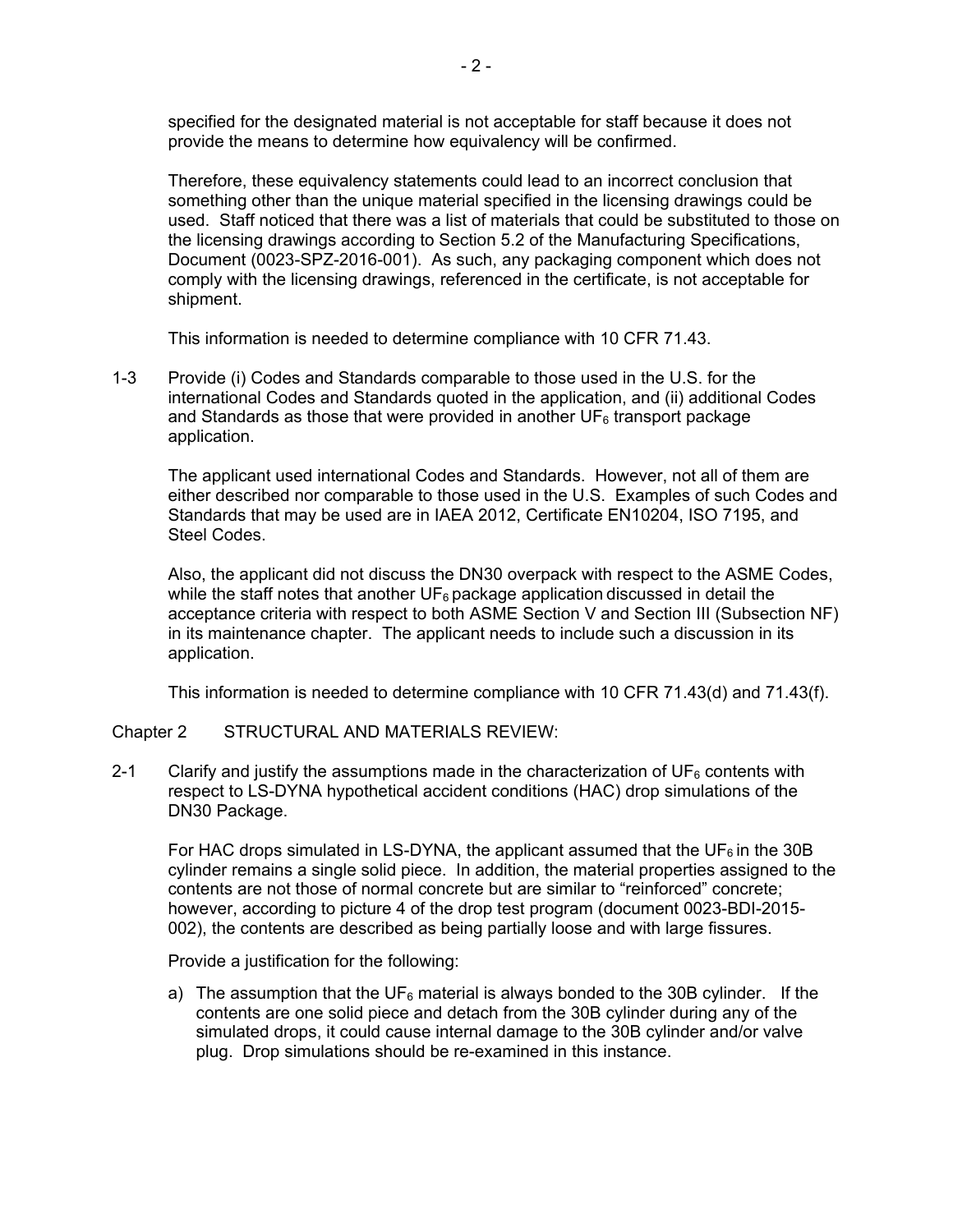- b) The UF<sub>6</sub> material is modeled as one large piece during the drop simulations. Clarify if vibrations incident to transport could potentially "break up" or fracture the UF $_6$ material, prior to a drop. In such a case, large pieces of  $UF<sub>6</sub>$  should be modeled during drop simulations.
- c) The use of "reinforced" concrete material properties for the  $UF_6$ . Large inelastic deformations can occur in the  $UF<sub>6</sub>$  material based on this material model, allowing energy to be absorbed into the  $UF<sub>6</sub>$  rather than the surrounding containment boundary and potentially imposing less structural demand on the containment boundary (30B cylinder). Assuming more realistic (i.e., more brittle) material properties for the  $UF<sub>6</sub>$  could potentially cause more damage to the containment boundary.

Confirm the modeling of the contents and update the LS-DYNA drop simulations as necessary.

This information is needed by the staff to determine compliance with 10 CFR 71.73(c)(1).

2-2 Justify the ratio of hourglass energy to internal energy observed for certain parts of the DN30 during drop simulations in LS-DYNA.

As stated by the applicant, the ratio of hourglass energy to internal energy should be kept to a ratio of 10% or less, as hourglass energy indicates a nonphysical part of internal energy. This, in turn, implies that deformations and overall physical behavior of a part may not be realistic during LS-DYNA simulations.

For drop sequence SQ1, the plug of the 30B cylinder (part 85 in LS-DYNA) observes very large amounts of hourglass energy relative to the internal energy of the part as seen in the graphic below. Other parts, such as the protective case surrounding the valve (part 56 in LS-DYNA), and parts 92-103, also observe large amounts of hour glassing energy.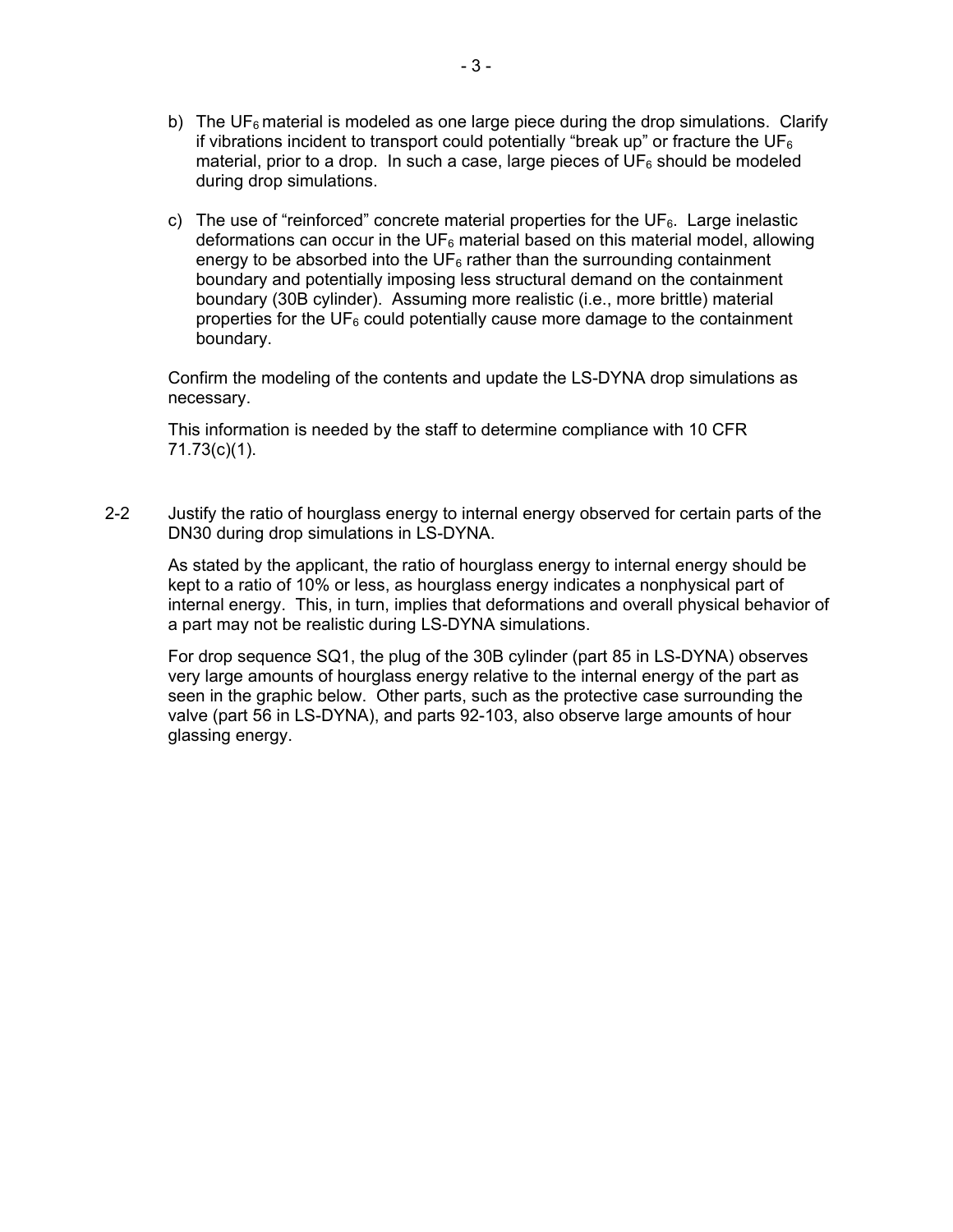

Parts 92-103 represent the closure devices (mortise and tenon design) used to keep both halves of the Protective Structural Packaging (PSP) together and have been idealized as solid steel blocks in LS-DYNA. A more refined analysis is conducted on these closure devices that takes account of the actual geometry elsewhere in the application and uses raw LS-DYNA output.

The design of the closure devices and other parts of the package should be re-examined and updated. Staff also notes that large ratios of hour glassing energy to internal energy are not confined to just the sequence SQ1 or to just the parts mentioned above, as other drop sequences and parts exhibit this behavior.

It was noted that the applicant compared the energy of a particular part to the overall energy of the package to justify large ratios of hour glassing energy. While the energy of a part may be very small relative to the energy of the package as a whole, realistic behavior of that part (which hour glassing energy helps describe), such as the plug or valve of the 30B cylinder, is critical. Other parts of the package which do not make up the containment boundary should also be examined for hour glassing as unrealistic behavior of these parts can influence those that are part of the containment boundary.

This information is needed by the staff to determine compliance with 10 CFR 71.73(c)(1).

2-3 Clarify how a safety factor of 3 is met with respect to yielding for the lifting lugs of the DN30 package.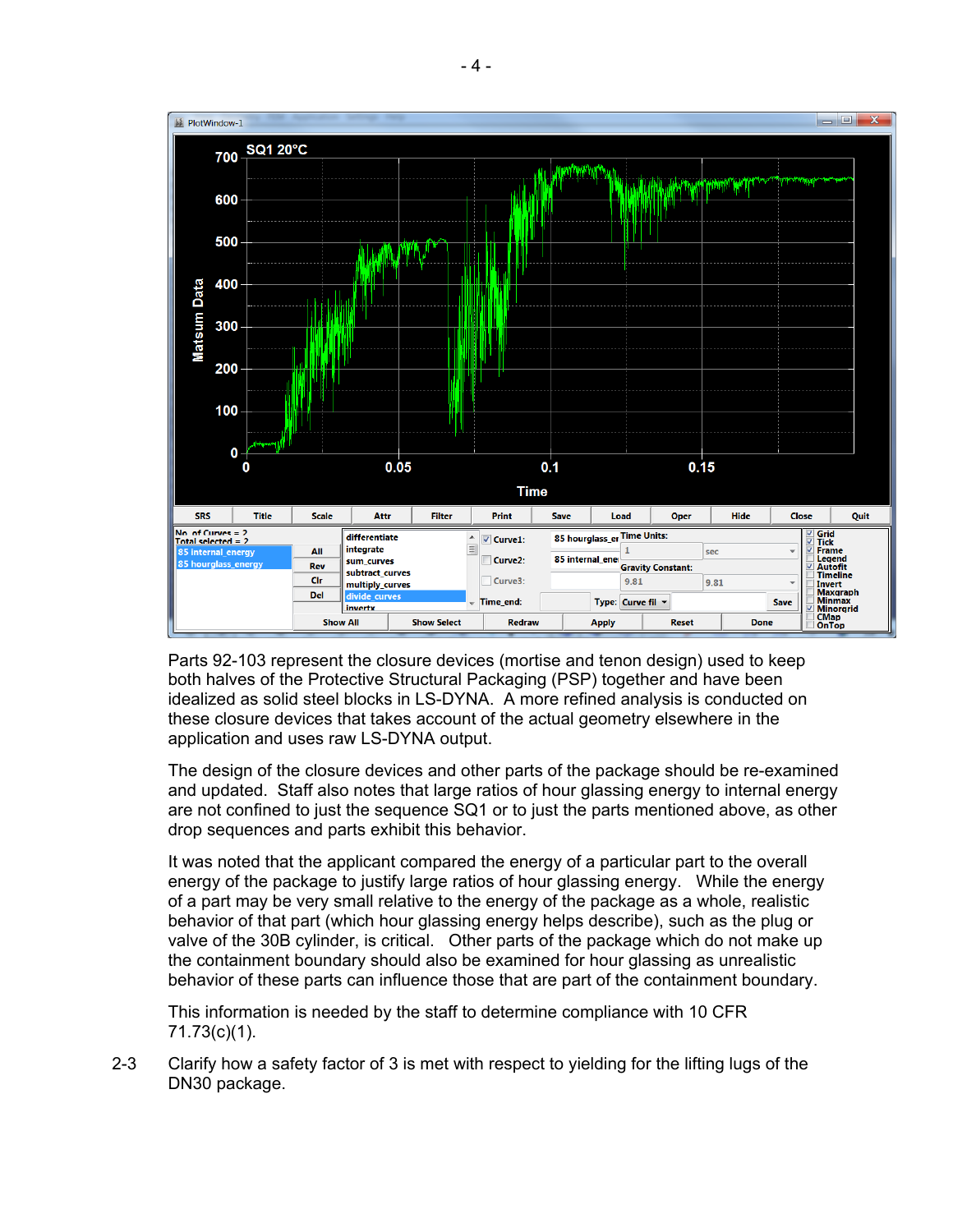Section 2.2.1.2.3.1 of the application analyses the stresses found in the lifting lugs (part 211) which reach a utilization of 87.6% of the shear stress capacity in Table 24. 10 CFR 71.45(a) states that a factor of 3 is needed with respect to yielding, which would indicate that a utilization of 33.3% or less of the shear capacity of the lifting lug is required.

Clarify how a factor 3 with respect to yielding is achieved and update the application as necessary.

This information is needed by the staff to determine compliance with 10 CFR 71.45(a).

2-4 Clarify the weld symbol terminology indicated on drawing 0023-ZFZ-1000-002.

Drawing 0023-ZFZ-1000-002 has 14 different types of welds tabulated. Each weld symbol has an "a" or a "z" associated with it as well as a numerical pair of values at the tails of the weld symbols such as "135/141".

It is unclear if these values are weld deposit thickness or some other fabrication terminology. Place this clarifying terminology on the licensing drawings.

This information is needed by the staff to determine compliance with 10 CFR 71.33(a)(5).

2-5 Clarify the weld used to attach the lifting lug to the front plate of the foot.

Section 2.2.1.2.3.1 of the application analyses the stresses found in the lifting lugs (part 211). The calculations assume that a full penetration butt weld attaches the lifting lug to the front plate (part 101) of the foot.

Drawing 0023-ZFZ-1110-210 indicates that the lifting lug is welded according to weld seam type SN13 which is not a full penetration butt weld. Clarify the weld used at this location and update the drawings and/or the calculations as necessary.

This information is needed by the staff to determine compliance with 10 CFR 71.33(a)(5) and 71.45(a).

2-6 Clarify how tie-down devices are able to withstand 2 times the weight of the package in the vertical direction, 5 times the weight of the package in the lateral direction, and 10 times the weight of the package in the axial direction.

Section 2.2.1.3 indicates that the tie downs are designed for only 2 times the load in the axial, lateral, and vertical direction rather than 5 times the weight of the package in the lateral direction and 10 times the weight of the package in the axial direction as per 10 CFR 71.45(b)(1).

In addition, it appears that Figure 5 shows the package loaded laterally by axial loads, while the axial direction of the package appears to be loaded in the lateral direction which is contrary to Figures 18 and 19 in the application.

This information is needed by the staff to determine compliance with 10 CFR 71.45(b)(1).

2-7 Justify the amount of torque specified for the pins that secure the closure system of the PSP portion of the package.

Document 0023-HA-2015-001-Rev2 indicates that a tightening torque of 80 Nm is called for by each of the 6 pins that secure the closure system of the PSP. It is unclear how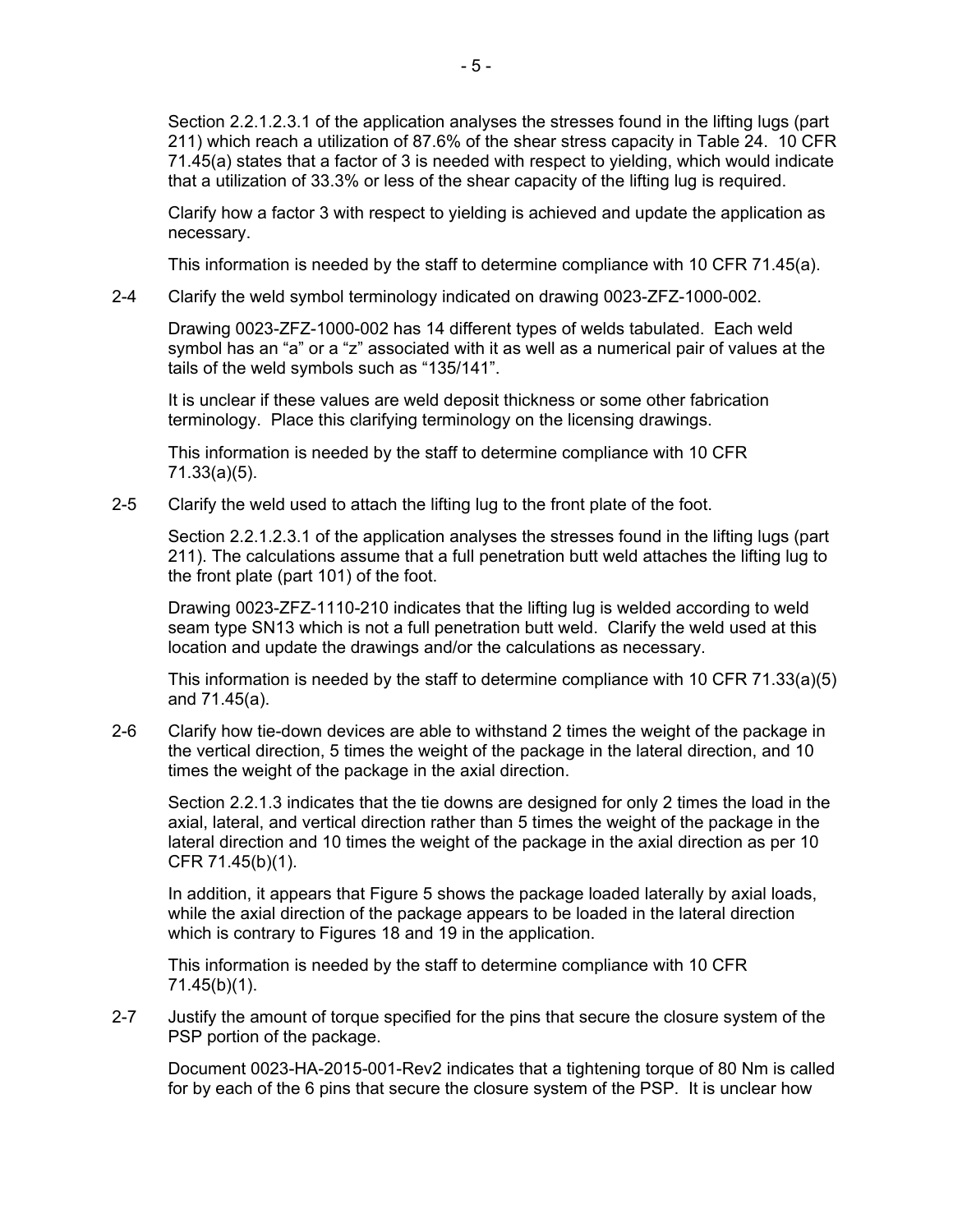these values were determined, and how fatigue effects during NCT will not loosen the bolts.

This information is needed by the staff to determine compliance with 10 CFR 71.43(c).

2-8 Justify the mechanical properties used to characterize substitute materials in lieu of those called for in the licensing drawings.

Table 2 of document 0023-SPZ-2016-001 indicates that materials used to construct the PSP portion of the package can be substituted for other materials; however, as said in RAI 1-2, it is unclear what criteria applies to the substitute materials chosen.

Staff does not accept equivalency of materials because the applicant cannot clarify how yield strength, ductility, stress-strain curves, and strain rate for substitute materials meet or exceed those of the materials called for on the licensing drawings. Also, the applicant has not considered the differences in materials in any FEM analyses, nor updated the application accordingly.

This information is needed by the staff to determine compliance with 10 CFR 71.33(a)(5).

2-9 Describe the condition of the 30B cylinder after the HAC fire given the preexisting inelastic deformations in the 30B cylinder from the previous drop tests.

Several of the drop tests sequences examined (such as sequence 3) indicate that the 30B cylinder undergoes inelastic deformations. It is unclear what the condition of the 30B cylinder is after the HAC fire, given these preexisting inelastic deformations were not accounted for during the HAC analysis.

This information is needed by the staff to determine compliance with 10 CFR 71.73(c)(4).

2-10 Justify the use of tied contacts in LS-DYNA drop simulations to represent welds in the package.

The image below displays the inelastic deformations observed in the 30B cylinder after Sequence 8 has terminated. The applicant states that a fine mesh would be required to model the welds between parts such as those in the 30B cylinder but would be too time consuming. Instead, tied contacts have been used. From the picture below, the canister appears to have inelastic deformations, in the main body of the cylinder, which do not carry at all into the adjoining/protruding flange which, if welded, should experience very similar inelastic demands where the 2 parts meet.

The parts appear to be too separated from each other and do not appear to be transmitting forces correctly. The valve at the end of the cylinder appears to be in a zone of inelastic deformation; yet, it is unclear how the valve behaves as a result. Staff is concerned that the containment boundary (valve) may not be free of inelastic deformation as desired. Similar behavior has been noted for the 30 B cylinder in other sequences.

The applicant shall verify that the tied contact assumption is valid when compared to welds that have been modeled as the rest of the 30B cylinder (with a mesh).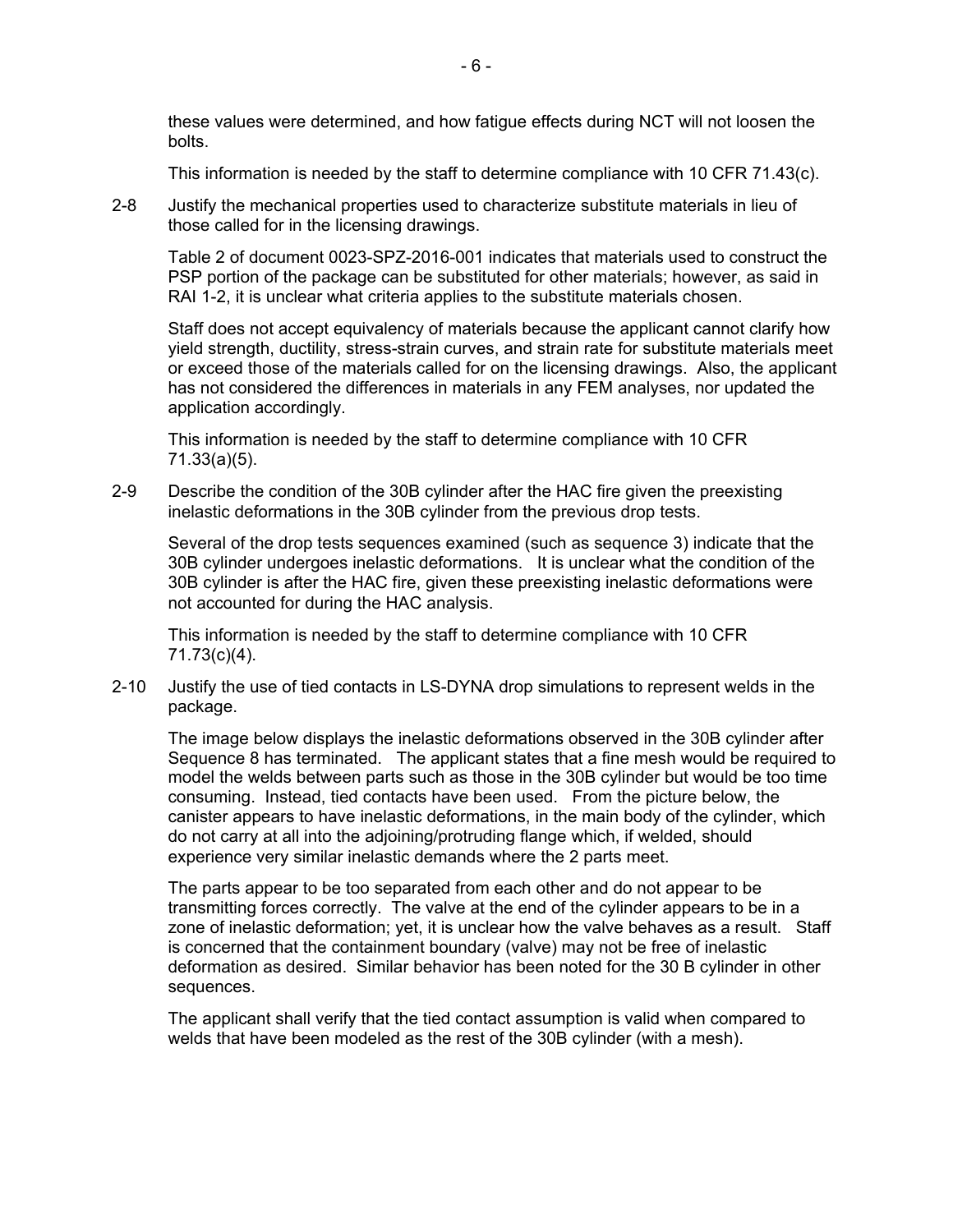

This information is needed by the staff to determine compliance with 10 CFR 71.73(c)(1).

2-11 Clarify how dimensional changes in the package due to thermal expansion were incorporated into the LS-DYNA simulations and resulting stress/strain outputs.

From the application and LS-DYNA models, it is clear that changes in material properties as a function of temperature were incorporated; however, the physical dimensions of the package do not appear to have changed with temperature  $(-40^{\circ}C,$  and  $60^{\circ}C)$  as simulated.

Describe how the package behaves for simulated drop tests in LS-DYNA for NCT and HAC given gap and dimensional changes associated with temperature. Staff is concerned that additional stresses and/or strains in the package may not be fully captured as a result.

This information is needed by the staff to determine compliance with 10 CFR 71.71(c)(1)&(c)(2), 10 CFR 71.73(b), and 10 CFR 71.73(c)(1).

2-12 Describe the design criteria used to characterize the materials of the DN30 in the inelastic range.

Relatively large inelastic strains (0.449) have been observed in the package as a result of drop test simulations for HAC, as observed in figure 5-254 of document 0023-BSH-2016-001-Appendix-2.2.1.3-Rev3. It is unclear from the documentation or material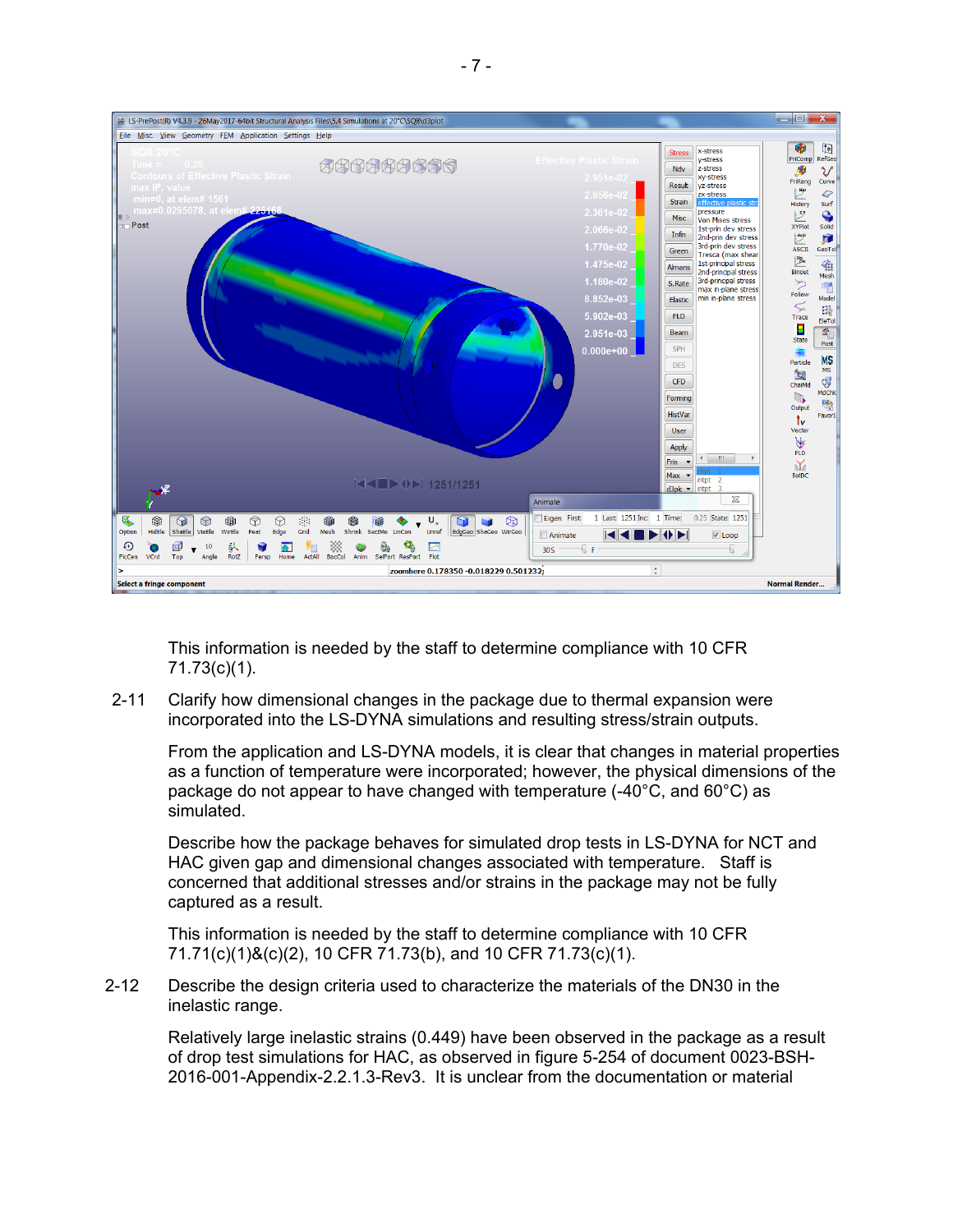models from LS-DYNA when the uniform elongation of any of the materials of construction in the package would be exceeded.

In such a case, additional material properties such as triaxiality and failure strains should be specified in the LS-DYNA models as the current analysis do not appear to permit material failure/erosion, and thus potential part failure.

The design criteria (if any) used to design the package in the inelastic range and avoid exceeding uniform strains should be provided and/or clarified.

This information is needed by the staff to determine compliance with 10 CFR 71.33(a)(5).

2-13 Describe the condition of the package after the compression test under normal conditions of transport.

This information is needed by the staff to determine compliance with 10 CFR 71.71(c)(9).

2-14 Provide measured data for the material properties used in the safety analyses or provide the basis and the justification for using estimated properties that were not based on testing.

The applicant provided both measured (from material testing conducted) and estimated (or assumed) values for material properties used in the safety analyses. The applicant should use measured material properties or provide a basis or a justification for all estimated material properties. The estimated material data include, but are not limited to:

- $UF<sub>6</sub>$  properties: mechanical tests were performed using a solid block of iron concrete to simulate solid  $UF<sub>6</sub>$ ; thermal conductivity, specific heat capacity, and density were estimated.
- In Section 2.1.1.2 (30B cylinder) and Section 2.1.1.3 (DN30 PSP), staff notes that the material standard physical properties were estimated.
- Intumescent material: staff notes that chemistry information was not provided.

This information is needed to determine compliance with 10 CFR 71.43(d) and 71.43(f).

2-15 Provide detailed thermal effects of the packaging materials on other functional (e.g., structural integrity) requirements.

The application did not provide detailed thermal effects of materials on all functional requirements of the package. The applicant needs to provide a basis and a justification for thermal effects: degradation of mechanical properties, degradation of integrity, alteration of materials, and thermal expansion.

The operating parameters and materials with incomplete thermal effects include, but are not limited to TFE (packing and pat cap gasket), EPDM (gasket), Polyamide (thermal plug), Polyester or Nylon (lifting sling), Florinate (lubricant), plug, valve and mantle, coating or paint for corrosion protection, seals, foam at a temperature above 250°C.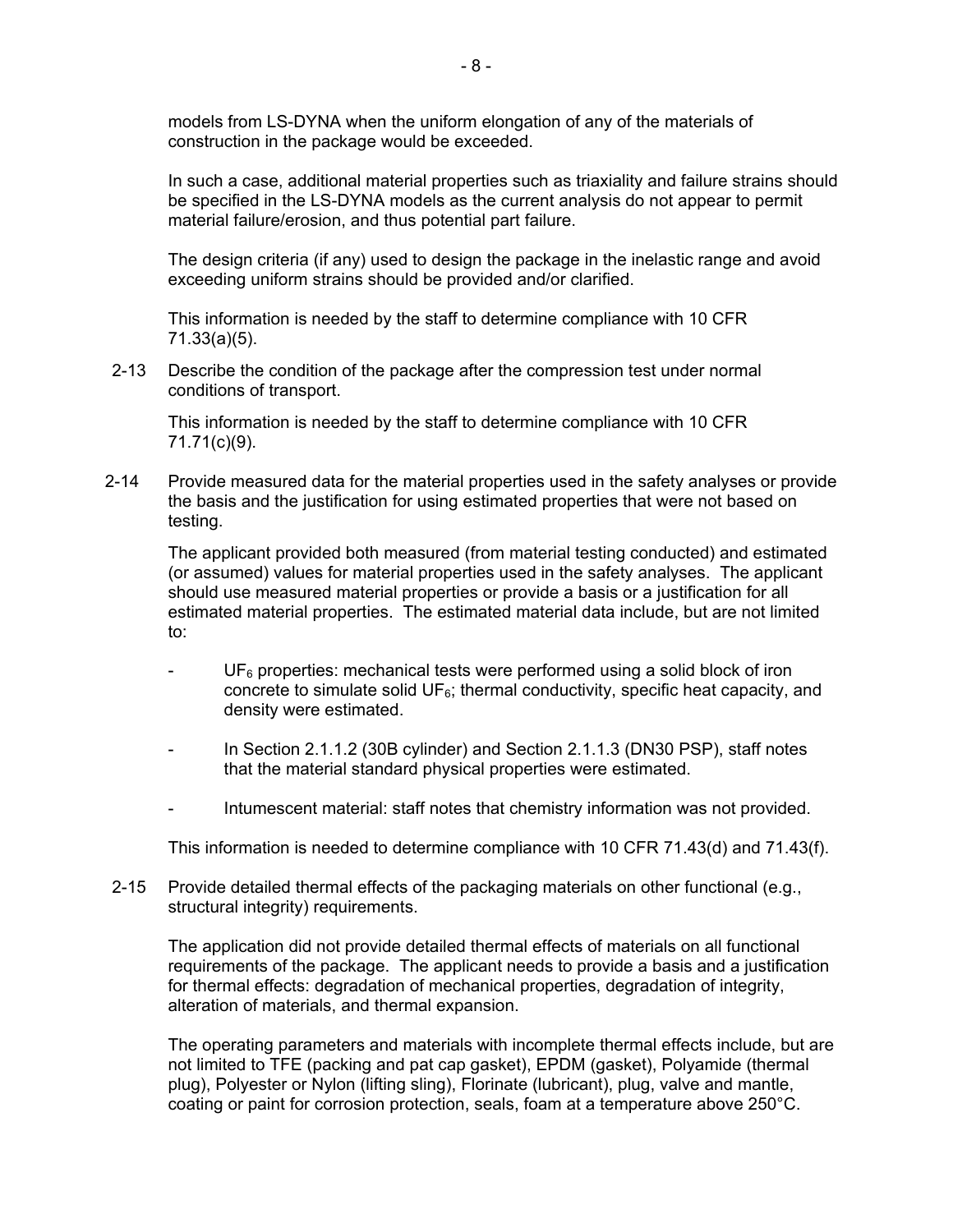This information is needed to determine compliance with 10 CFR 71.43(d) and 71.43(f).

2-16 Provide a quantitative basis for the non-quantifiable terms frequently used to describe the material properties used in the safety analysis. Provide a justification that the qualitative basis used in the safety analysis is sufficient.

The applicant frequently used non-quantifiable terms to describe the safety basis for the materials properties used. The applicant needs to provide an adequate justification that qualitative bases are sufficient for the safety analyses.

Qualitative bases include, but are not limited to (i) "Significant" contribution from U-234 to heat generation, (ii) "Periodic" inspection in Section 1.8.2, with a frequency that is not provided, (iii) "no specifics" such as yield stress, fracture stress or ultimate stress, in mechanical properties, (iv) in Section 2.1.1.4, Table 14, the effect of content fracture on dose rate, the qualitative consequence with design modifications in Section 2.1.4, e.g., "considerable" or "negligible," "more robust,"; "much better" in thermal properties with silicon in Section 2.1.4.2.10.2, (v) "Small" deformation in Section 2.2.1.5.1.5.1.2.2; surface crack is not expected in Section 2.2.1.5.1.5.1.2.2., (vi) Measurement error in page 198, deceleration increases "slightly" in page 209, "excessive" coating degradation, etc.

This information is needed to determine compliance with 10 CFR 71.43(d) and 71.43(f).

### Chapter 3 THERMAL REVIEW

3-1 Provide deviations of the fire test conditions, from the fire test conditions required by 10 CFR 71, in Section 2.2.2.2.1.4, "Deviations of the test conditions from the test conditions required by [IAEA 2012]," of the application.

The applicant provided deviations of the fire test conditions from the test conditions required by IAEA 2012; however, the applicant did not provide the deviations of the test conditions from the test conditions required by 10 CFR 71.73(c)(4).

This information is needed to determine compliance with 10 CFR 71.73(c)(4).

3-2 Provide justification that the emissivity and absorptivity values in Table 54, "Heat transfer by radiation at the surface of the DN30 package," meet the requirements of 10 CFR 71.73(c)(4).

Table 54 of the application presents the emissivity and absorptivity values used during the fire phase of the HAC analysis as 0.72. The application did discuss how the chosen value meets the required values in 10 CFR 71.73(c)(4). 10 CFR 71.73(c)(4) describes that, "Exposure of the specimen fully engulfed, except for a simple support system, in a hydrocarbon fuel/air fire of sufficient extent, and in sufficiently quiescent ambient conditions, to provide an average emissivity coefficient of at least 0.9, […]."

Title 10 of the *Code of Federal Regulations* (10 CFR) 71.73(c)(4) also describes that, "For purposes of calculation, the surface absorptivity coefficient must be either that value which the package may be expected to possess if exposed to the fire specified or 0.8, whichever is greater."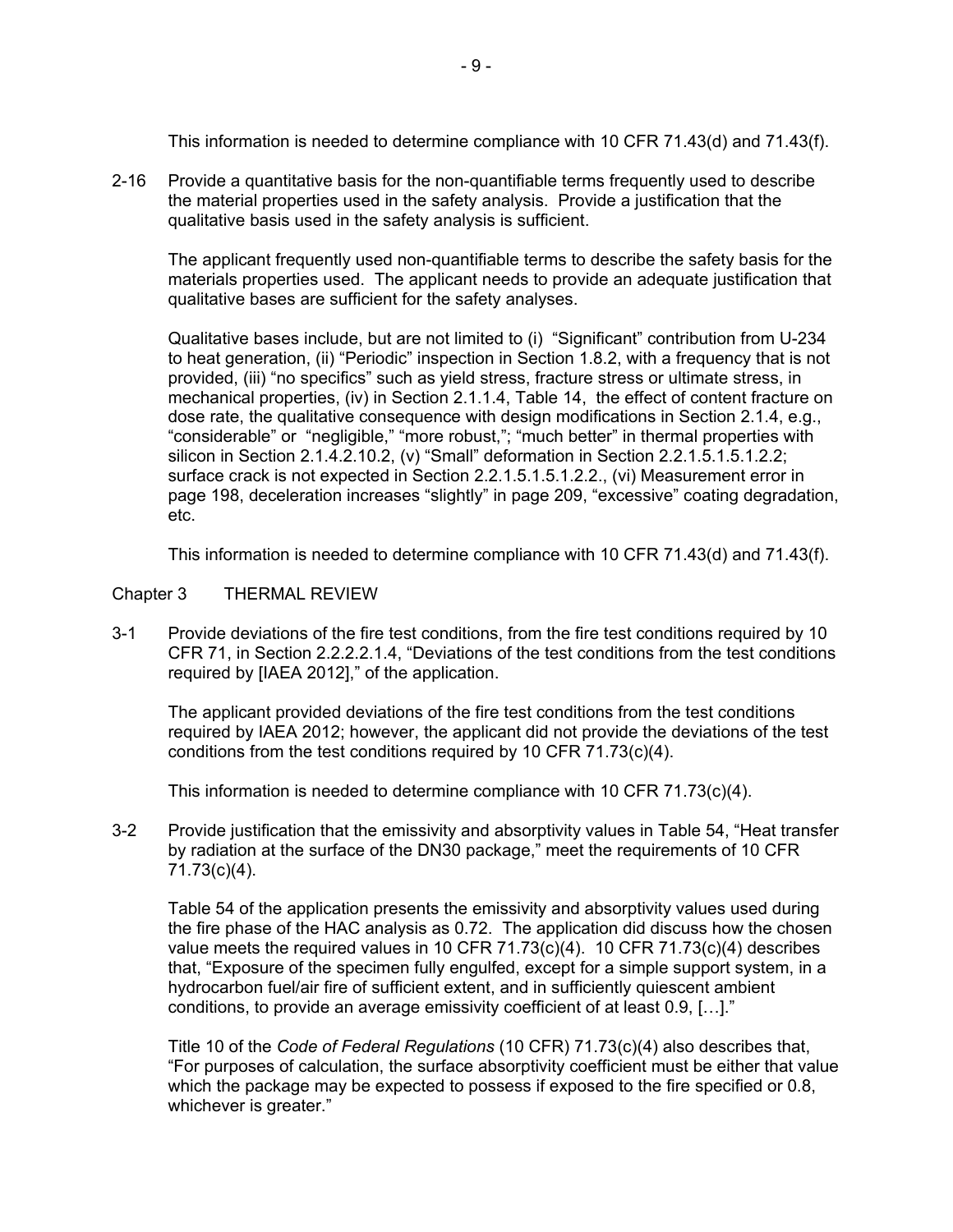This information is needed to determine compliance with 10 CFR 71.73(c)(4).

3-3 Provide justification for the convection equations in Section 2.2.2.3.2.4.3, "Convection," of the application.

Section 2.2.2.3.2.4.3 of the application describes that, for the convective heat transfer for NCT as well as the post-fire phase of HAC, the formula Nu =  $0.13^*(Pr^*Gr)^{1/3}$  is used. Also, Section 2.2.2.3.2.4.3 of the application describes that for the convective heat transfer for the fire phase of HAC, the equation  $Nu = 0.036*Pr^{1/3*}Re^{0.8}$  from IAEA SSG-26, "Advisory Material for the IAEA Regulations for the Safe Transport of Radioactive Material (2012 Edition)," 728.31 is used.

From IAEA SSG-26 728.31, the convective heat transfer correlation for NCT is for vertical planes and has not been shown to be applicable to the DN30 PSP geometry. The convective heat transfer correlation for HAC has also not been justified to be applicable to the DN30 PSP geometry.

NUREG 1609, "Standard Review Plan for Transportation Packages for Radioactive Material," describes in Section 3.5.3.1, "Evaluation by analysis," staff should ensure that for each thermal analysis the appropriate expressions are used for conductive, convective, and radiative heat transfer among package components and from the surfaces of the package to the environment.

This information is needed to determine compliance with 10 CFR 71.71 and 71.73(c)(4).

3-4 Provide justification for the pool fire gas velocity in Section 2.2.2.3.2.4.3, "Convection," of the application.

Section 2.2.2.3.2.4.3 of the application states that the pool fire gas velocity is assumed to be 7.5 m/s. No justification was provided for this value.

This information is needed to determine compliance with 10 CFR 71.73(c)(4).

3-5 Provide evaluations of thermal stresses caused by constrained interfaces among package components resulting from temperature gradients and differential thermal expansion during normal conditions of transport (NCT) and hypothetical accident conditions (HAC).

The evaluations should include the maximum stresses as well as cyclic stresses during the service life of the package for NCT. For HAC, the maximum thermal stresses can occur either during or after the fire.

This information is needed to determine compliance with 10 CFR 71.71 and 71.73(c)(4).

3-6 Provide justification for the 30B cylinder maximum admissible temperature limit for empty, partially full, and full 30B cylinders during HAC in comparison to the value in ANSI N14.1 and the UF<sub>6</sub> melting point. In addition, address the consequence of melted  $UF<sub>6</sub>$  contents.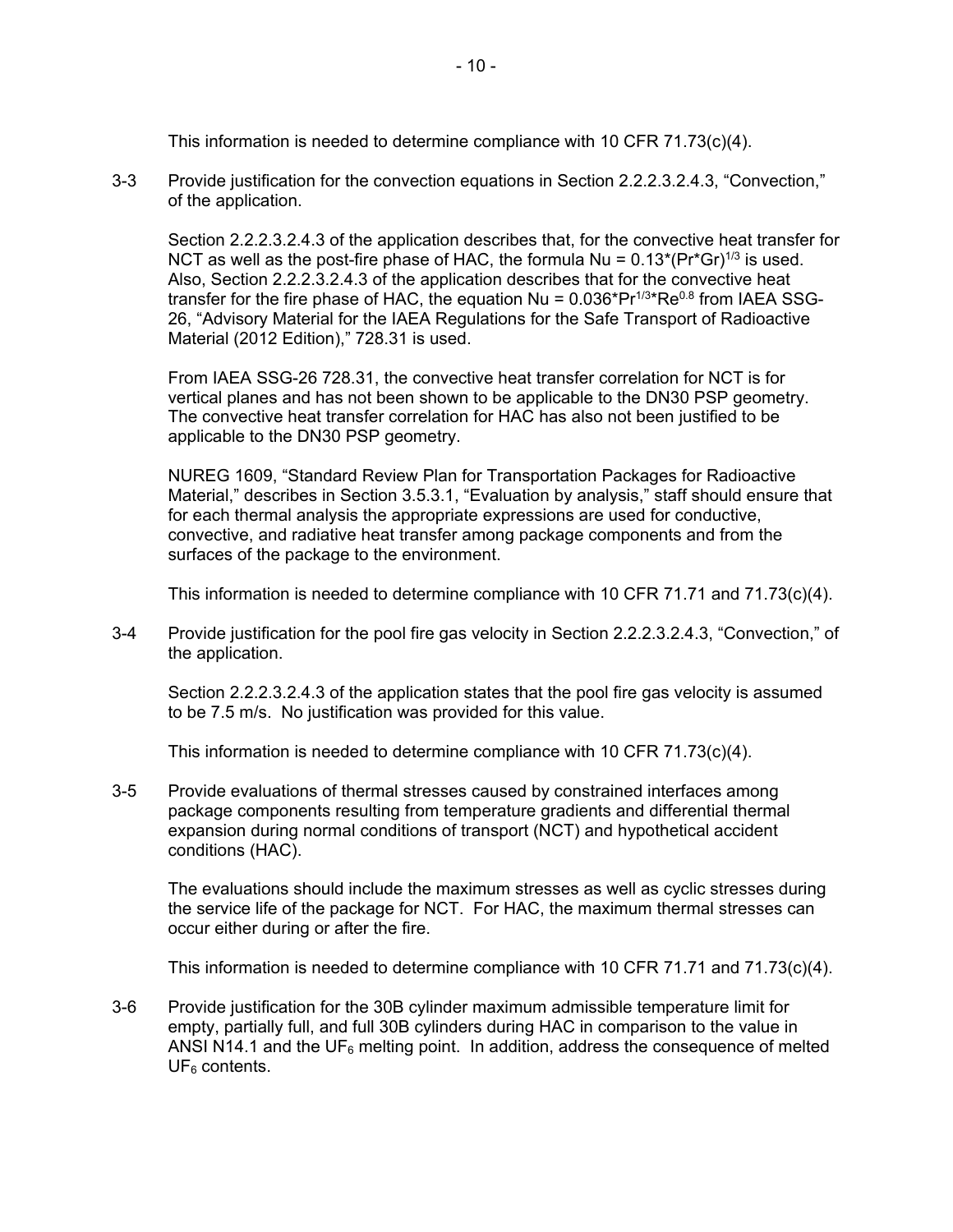Table 46, "Admissible component temperatures of the package DN30," of the application states that the admissible temperature of the 30B cylinder shell is 400 °C (752 °F), and the valve and plug thread is 183°C (361°F) during HAC. ANSI N14.1, "American National Standard for Nuclear Materials - Uranium Hexafluoride – Packagings for Transport," includes a design temperature of 250°F (121°C) (see Section 5.1.1, "Design Conditions," Table 1, "UF<sub>6</sub> cylinder design conditions"). ANSI N14.1 is referenced in Section 1.3.1.3, "Permissible conditions for repeated use," of the application.

The calculated temperatures of the 30B cylinder mantle (124°C) and valve (122°C) for an empty 30B cylinder in Table 58, "Maximum temperatures at the DN30 package loaded with an empty, partially filled and filled 30B cylinder," of the application exceed the ANSI N14.1 maximum allowable temperature. The calculated temperatures of the partially filled 30B cylinder (50%) do not exceed 121°C. However, a lower fill percentage of a partially filled 30B cylinder may cause the 30B cylinder mantle or valve to exceed 121°C.

In addition, the melting point of UF<sub>6</sub> is 147°F (64°C), the calculated temperatures of the 30B cylinder, valve, and plug exceed the melting point of UF $_6$  in Table 58 of the application. The consequence, if any, of melted  $UF<sub>6</sub>$  contents during HAC has not been addressed in the application.

This information is needed to determine compliance with 10 CFR 71.73(c)(4).

3-7 Provide clarification to Section 2.2.2.3.4.2, "Results with solar insolation," of the application regarding the maximum 30B temperature with constant insolation during NCT.

Section 2.2.2.3.4.2 of the application describes, "For the case of constant insolation over 24 hours with 100% of the insolation the maximum temperatures reached are 52°C for the 30B cylinder and its components. However, in Table 57, "Temperatures at the DN30 package loaded with a filled 30B cylinder under RCT and NCT," the maximum temperature for the 30B cylinder and its components reaches 58°C with constant insolation over 24 hours.

This information is needed to determine compliance with 10 CFR 71.71.

3-8 Provide a NCT thermal analysis of a DN30 package loaded with a partially filled 30B cylinder or provide justification that the thermal analysis during NCT with a filled 30B cylinder is the most limiting condition.

Table 57, "Temperatures at the DN30 package loaded with a filled 30B cylinder under RCT and NCT," of the application provides results with a filled 30B cylinder under NCT; however, Table 58, "Maximum temperatures at the DN30 package loaded with an empty, partially filled and filled 30B cylinder," of the application provides maximum temperatures with a partially filled, and filled 30B cylinder under HAC. Table 58 demonstrates that the highest temperatures are for a partially filled 30B cylinder, and the lowest temperatures are for a filled 30B cylinder.

This information is needed to determine compliance with 10 CFR 71.71.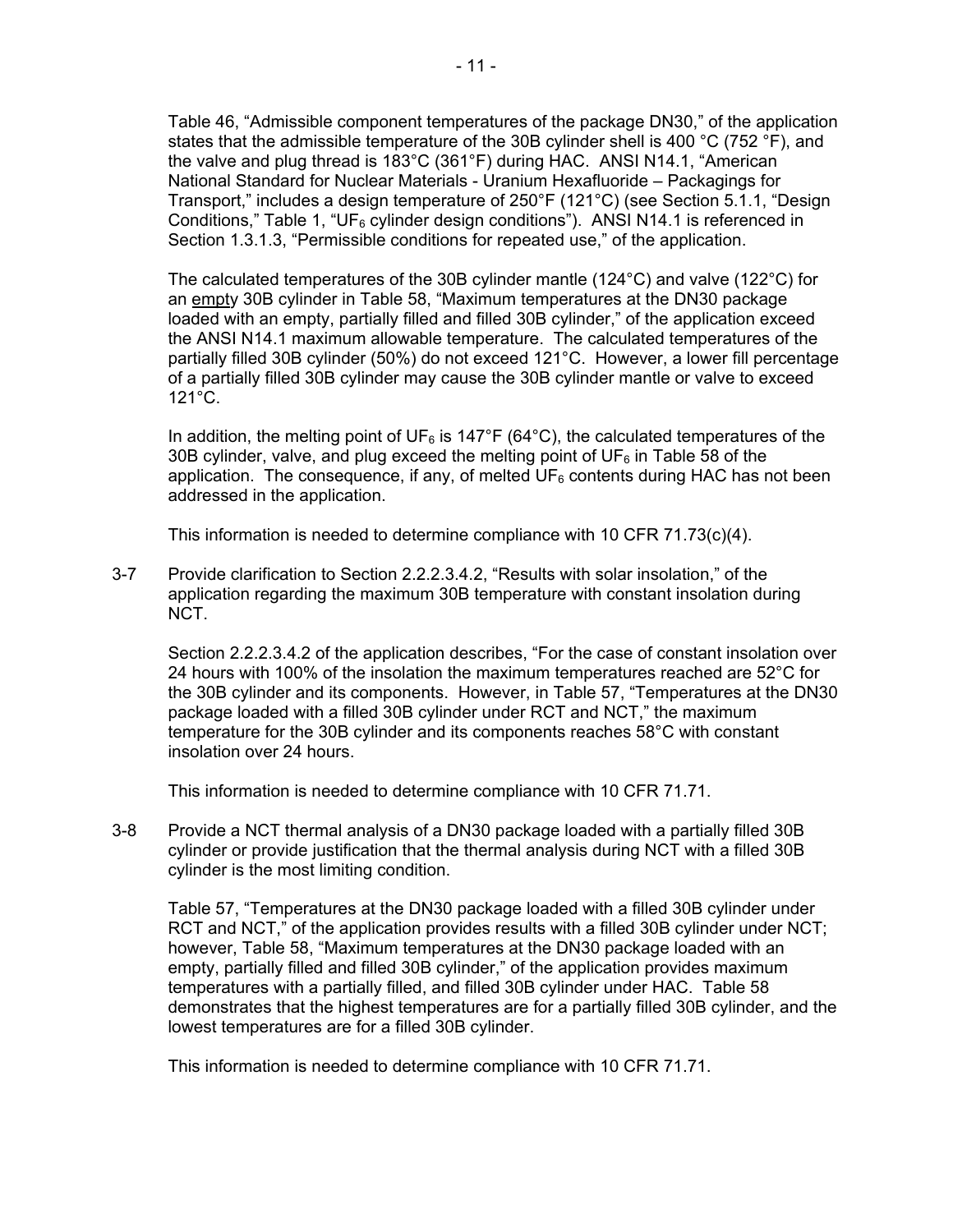3-9 Provide confirmation that the maximum normal operating pressure (MNOP) during NCT has no effect on the DN30 PSP.

Section 2.2.2.4.1, "Ambient temperatures and pressures," of the application describes that, "Pressures which are likely to be encountered during RCT and NCT have no effect on the results of the thermal analysis." Section 1.2.8, "Maximum normal operating pressure," of the application states, "The maximum normal operating pressure for the DN30 package is defined as the pressure at the triple point of UF6."; however, the applicant did not specify if the DN30 PSP is capable of maintaining a pressure during NCT, or if there is a design pressure limit for the DN30 PSP.

This information is needed to determine compliance with 10 CFR 71.71.

3-10 Provide confirmation of the maximum allowable internal pressure of the 30B cylinder and address the discrepancy in maximum pressure during HAC.

The applicant described, in Section 2.2.1.5.3.1, "Internal pressure," that the maximum allowable internal pressure of the 30B cylinder is 2.14 MPa (314 psig); however, Section 9.7, "Pressure build-up in the 30B cylinder," of Appendix 2.2.2.3, "Thermal Analysis," describes the maximum allowable internal pressure of 1.38 MPa that the 30B cylinder is designed for according to [ISO 7195] and [ANSI N14.1] and the temperature is only slightly above the maximum design temperature of 121°C (250°F).

The design pressure of the 30B cylinder is specified in ANSI N14.1, "American National Standard, for Nuclear Materials – Uranium Hexafluoride – Packagings for Transport," which is equal to 200 psig (1.38 MPa) at 250 °F (121 °C).

In addition, the maximum pressure in Section 2.2.1.5.3.1, "Internal Pressure," of the application is approximately 0.8 MPa during the thermal test; however, Section 2.2.2.4.2, "Rupture of the containment system," of the application describes, "In section 9.7 of Appendix 2.2.2.3 (Thermal Analysis) a maximum pressure of 0.75 MPa within the 30B cylinder during the thermal test (for a temperature of 125°C) is evaluated."

This information is needed to determine compliance with 10 CFR 71.73(c)(4).

3-11 Provide justification to show that the DN30 PSP components are not degraded at -40°C  $(-40^{\circ}F)$ .

The applicant specified in Section 1.2.7, "Lowest Transport Temperature for which the Package is Designed," of the application that the components were good to -40°C (- 40°F). However, no justification was provided for that statement. The staff is specifically interested in any potential degradation of the polyisocyanurate rigid (PIR) foam, intumescent material Promaseal-PL®, and MICROTHERM®.

This information is needed to determine compliance with 10 CFR 71.71(c)(2).

### Chapter 4 CONTAINMENT REVIEW

4-1 Provide details of the leakage rate tests in the Operations and Maintenance sections of the application.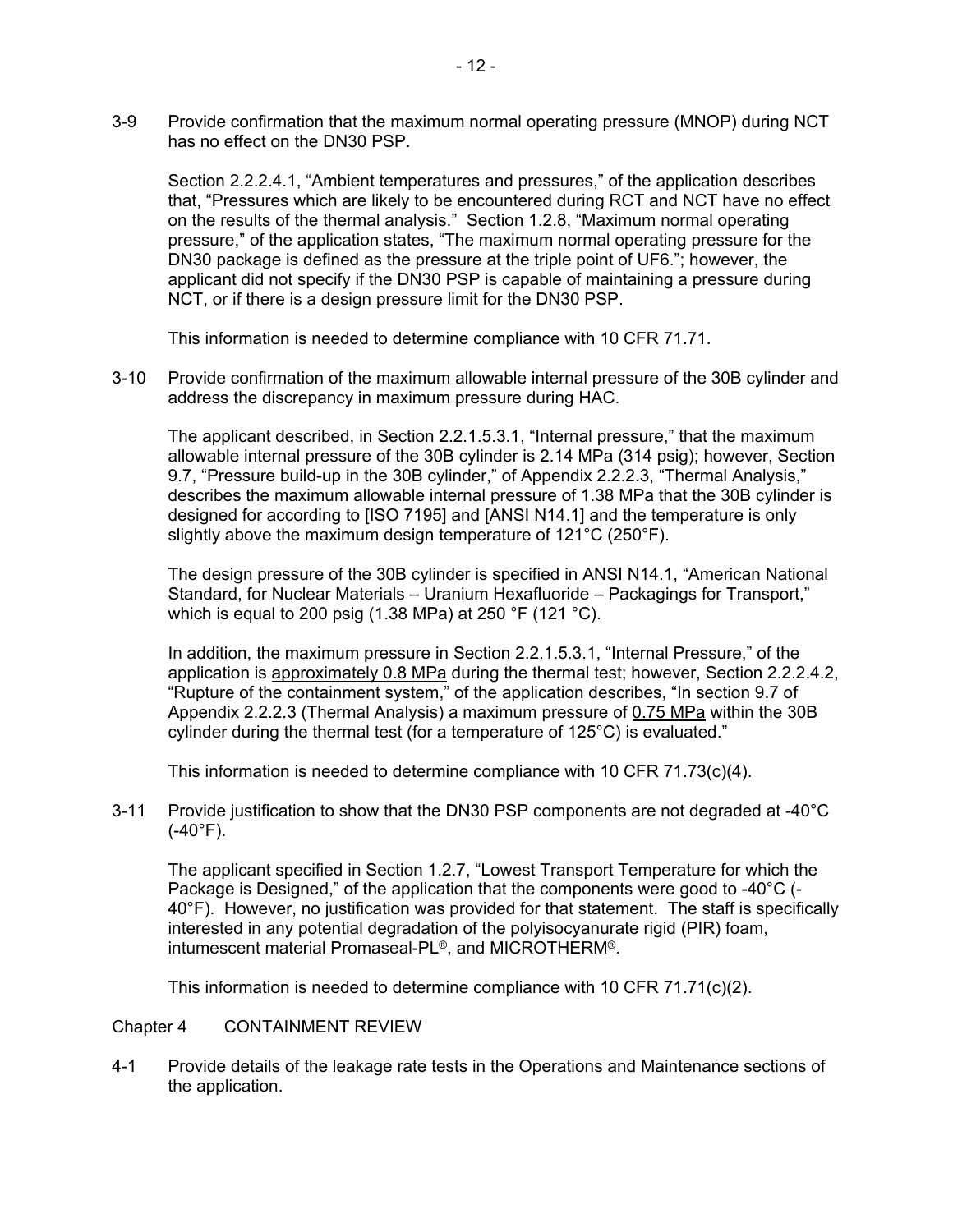Page 245/296 of 0023-BSH-2016-002-Rev0 indicated that the containment would have a design standard leakage rate of 1E-4 Pa m3/sec. However, there was no discussion as to the type of leakage rate test (e.g., fabrication, pre-shipment), test methodology, standard for performing the test, or qualifications for those performing the test.

This information is needed to determine compliance with 10 CFR 71.37(b), and 71.43(f).

4-2 Clarify in the application the leakage test methodology (e.g., pulling vacuum with helium inside 30B cylinder), the leakage rate of the 30B cylinder prior to physical testing (if performed), and the extent of the 30B cylinder (e.g., welds, valve, plug) that was leakage tested after the six drop and thermal tests.

Details associated with the leakage rate tests after the hypothetical accident condition test were not discussed; for example, it was not clear which components (e.g., valve, plug, welds) were leak tested after the hypothetical accident condition test. This information is needed to understand the relevance of the leakage rate test results.

This information is needed to determine compliance with 10 CFR 71.37(b), and 71.43(f).

# CHAPTER 6 CRITICALITY REVIEW

6-1 Provide the references cited in Section 6.3.1 of Appendix 2.2.5, Rev. 1 regarding hydrogenated uranium residues.

The applicant refers to references [MILIN 2016], [CONNOR 2013], [BEGUE 2013], and [REZGUI 2013] as part of their discussion regarding the amount of moderator present in the DN30 package. Notably, the H/U ratio of 11 appears to be higher than what is typically used in other  $UF_6$  analyses performed by the NRC, since the transportable form of UF $_6$  is typically a solid and have H/U ratios lower than 0.1.

Also, the statement in Section 6.3.2, near the bottom of Page 23 of the appendix, indicated that these studies are "very contradictory". Staff needs to review these references to determine if they are reasonable assumptions to use to determine the subcriticality of the DN30 transport package.

This information is needed to determine compliance with 10 CFR 71.71 and 71.73.

6-2 Provide additional justification for the amount of water ingress calculated in Section 6.7 of Appendix 2.2.5, Rev.1 and the applicability of these calculations to Section 10.2.1 of the appendix.

The applicant's discussion in Section 6.7 indicated a very small quantity of water ingress (i.e., 2.55 grams) when the DN30 package is assumed to be submerged under HAC. For  $UF<sub>6</sub>$  packages, the size of a cylinder breach is the primary determining factor for water ingress. For small in-leakages of water, cylinders tend to be self-sealing by uranic breakdown products, however, for larger in-leakages of water, this may not be true.

It is unclear to staff exactly how this value of water ingress is used in the criticality safety analysis. Moderation levels within the DN30 package are of concern regarding the subcriticality of this package under HAC, where a larger breach in the cylinder may be possible.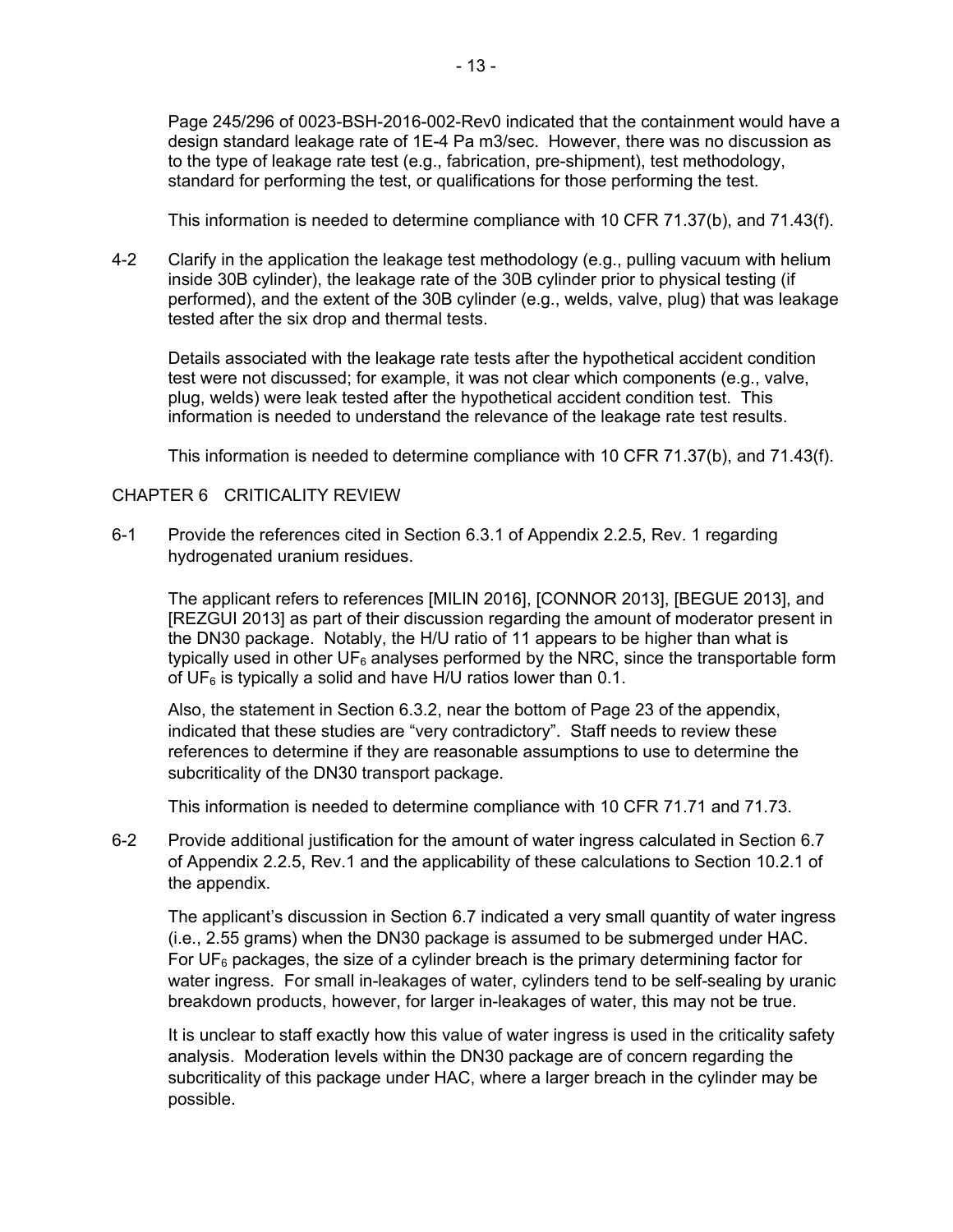This information is needed to determine compliance with 10 CFR 71.55(b)(2), 71.55(g), and 71.73(a)(5).

6-3 Provide additional justification that the validation cases used for the DN30 transportation package are adequate for the proposed contents.

The validation cases used by the applicant in Section 5.2 of Appendix 2.2.5, Rev. 1 of the SAR are drawn from a single benchmark set, LEU-COMP-THERM-033, which includes enrichments between 2 and 3 wt% 235U. There is no discussion of trends in the bias or extrapolation to the maximum enrichment of 5 wt% as requested by the applicant.

This level of extrapolation is well beyond what is provided by the experimental data, exceeds the commonly accepted guidelines of ISG-21, and does not address what is outlined as adequate in NUREG/CR-6361, NUREG/CR-6698, and ANSI/ANS-8.24-2017. The validation should consider the linear trend in the bias and the uncertainties in the bias.

This information is needed to determine compliance with 10 CFR 71.31(a)(2) and 71.35(a).

6-4 Provide additional justification for assuming at least 20 cm of water reflection for a single DN30 transportation package in isolation.

Section 7 of Appendix 2.2.5, Rev. 1 states that at least 20 cm of water reflection is used for all calculation models in accordance with [ADR 2017] section 6.4.11.9 and [IAEA 2012] para. 681. The typical practice for transportation packages is to assume 12 inches (30 cm) for full water reflection.

Although the reactivity difference may not be significant, given that some of the cases evaluated by the applicant approach the  $k<sub>eff</sub>$  limit of 0.95, assuming less than full water reflection may not provide an adequate safety margin given the above information requested regarding code validation.

This information is needed to determine compliance with 10 CFR 71.55(e)(3).

6-5 Clarify the most reactive UF $_6$  fill levels in the DN30 transportation package.

Section 7.3.1 of Appendix 2.5.5, Rev.1 states that a completely filled 30B cylinder (i.e., 60.7%) is more reactive than a partially filled cylinder. Contrary to that statement, the calculation model in Section 7.3.2 indicates that the FILL2 configuration is more reactive than a completely filled cylinder, even though the quantity of  $UF<sub>6</sub>$  is less than the maximum allowable mass of 2277 kg of  $UF_6$ .

This information is needed to determine compliance with 10 CFR 71.55(e)(1).

### CHAPTER 7 OPERATING PROCEDURES

7-1 Provide non-proprietary appendices for the DN-30 package handling instruction and test instructions.

The following appendices have been submitted as proprietary: